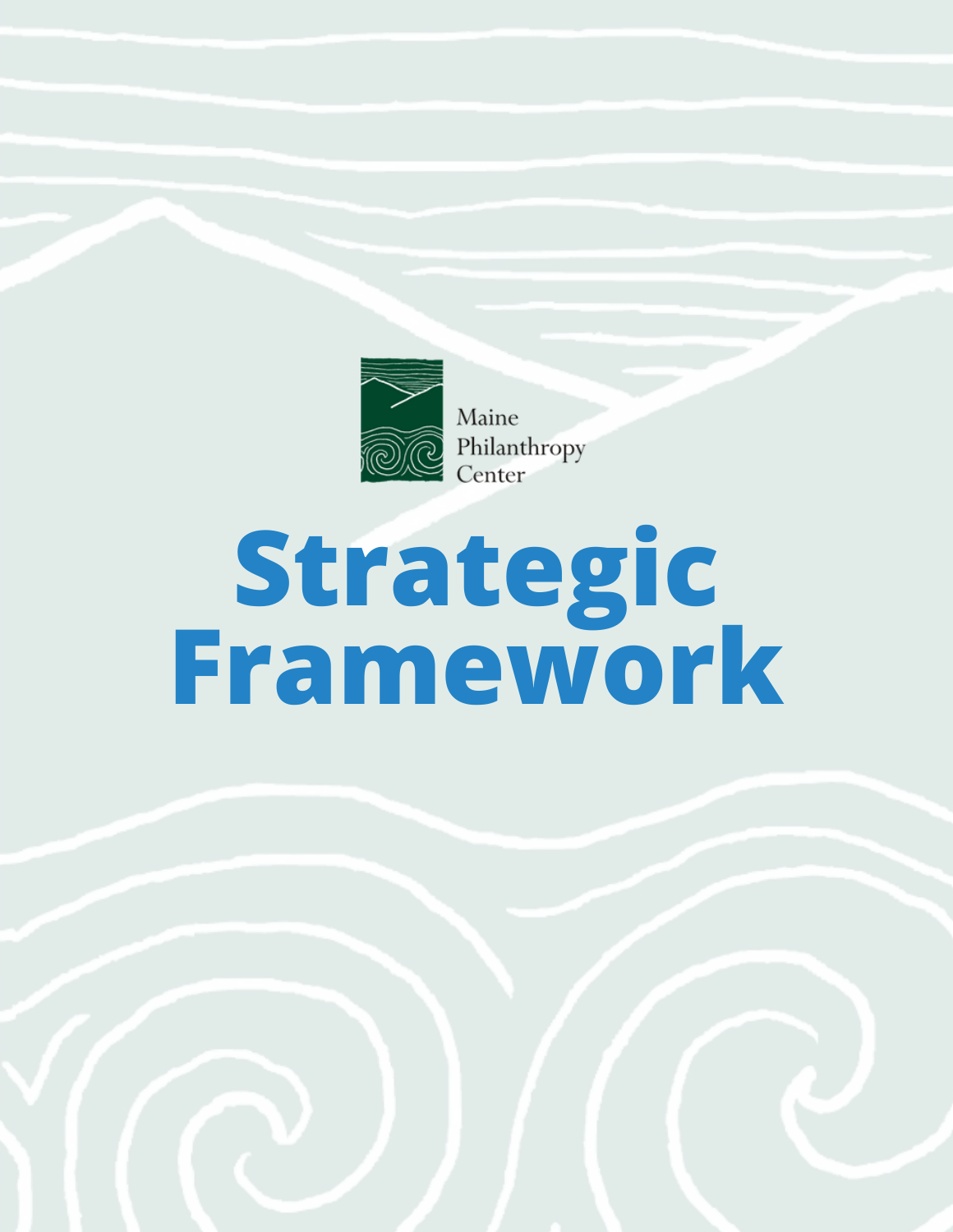# About MPC

#### **MISSION**

Maine Philanthropy Center's mission is to provide opportunity, leadership, and support to advance the effectiveness of philanthropy in Maine and its ability to make a meaningful difference.

### **VISION**

We collaborate to create a vibrant, just, and equitable Maine.

A vibrant, just, and equitable Maine is built upon the acknowledgment of the deep, rich history and contributions of the Wabanaki peoples and works to be in a restorative relationship with Indigenous communities and the earth – so that the natural environment is stewarded sustainably and with care. It is a state that promotes and secures the health and wellbeing of all Maine people. In this Maine, all people are ensured, under the law and in practice, equal rights, protections, opportunities, and access to the resources they need regardless of race, gender identity and expression, age, ability, socio-economic level, immigration status, ethnicity, or sexual orientation.

### **OUR COMMUNITY**

We are foundations (corporate, private, public, family, and community), nonprofits, individuals, and other philanthropic practitioners. Maine is the epicenter of our work and we come together to build relationships, deepen knowledge, and move resources. Our diverse membership is our strength; allowing us to facilitate cross-sector collaboration, create shared understanding, dismantle ineffective silos, and shift power to ensure that Maine is a leader in advancing equity.

#### **OUR VALUES & APPROACH**

Equity is at the center of everything we do. It is a core value and underpins our values of learning, relationships, and leadership. Additionally, equity is the foundation of the informed approach we take as we use data, research, and information to do our work.

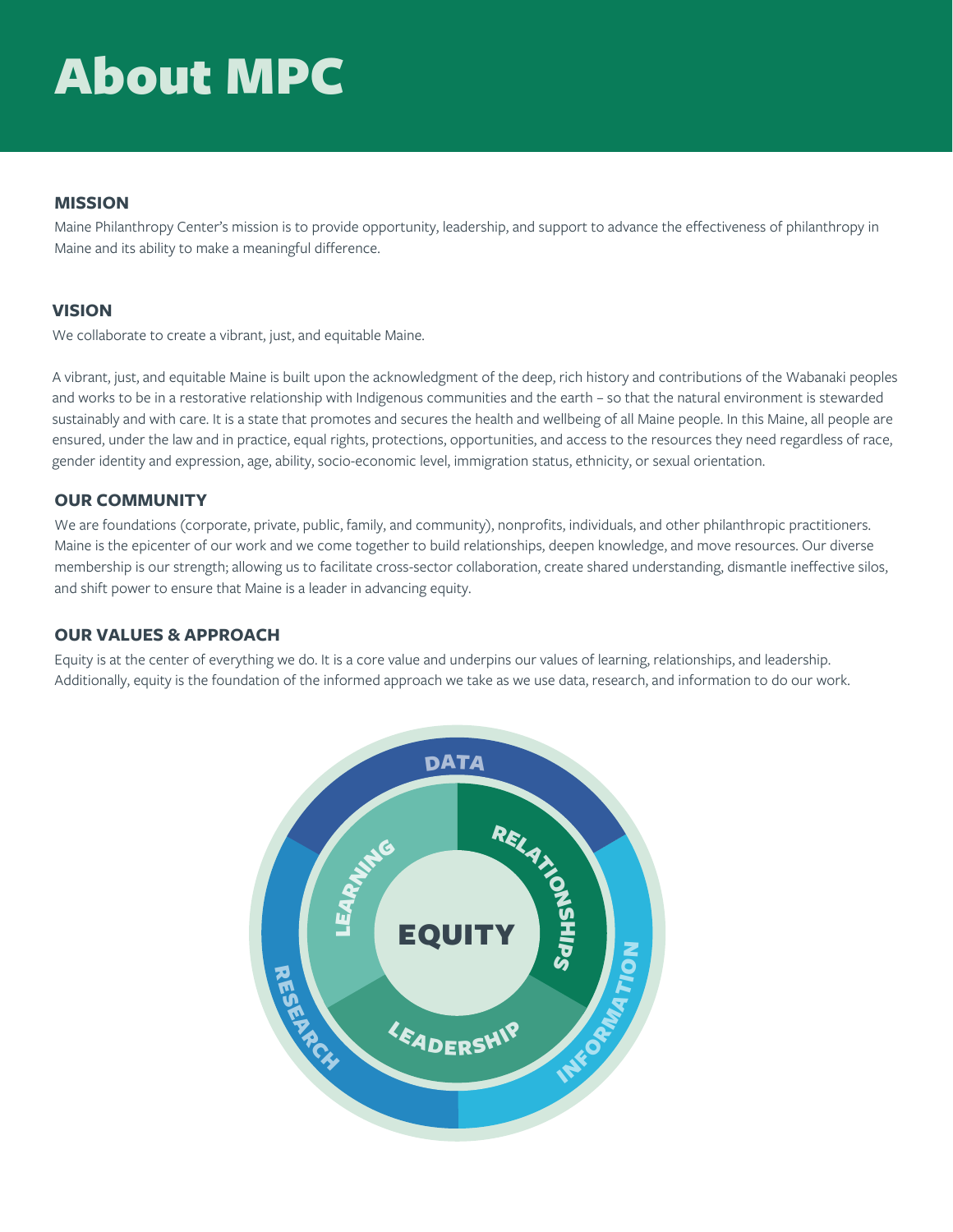# Our Values

### **RELATIONSHIPS**

We believe in the value of RELATIONSHIPS. Relationships are the foundation for all philanthropic efforts. Without deep and trusting relationships, philanthropy would be rudderless and significantly less effective. Therefore we:

- provide opportunities and encourage people to connect at multiple levels.
- facilitate and nurture relationship building in diverse, regular, and ongoing ways.
- convene and connect those with common interests and complementary strengths.
- strive to model a culture of constant relationship development and nurturing in how we operate.

#### **LEARNING**

We believe in the value of LEARNING. We are what we learn. Learning is how we grow as a philanthropic community to become the most effective we can be. Therefore we:

- believe learning comes from everywhere.
- promote learning with a diverse array of purpose and opportunity.
- value diversity in learning delivery.
- offer programs and other educational activities that are relevant, thought-provoking, and high quality.
- consider ourselves a learning organization and act as one.

#### **LEADERSHIP**

We believe in the value of LEADERSHIP, therefore we:

- unapologetically take up the mantle of convening and mobilizing Maine's philanthropic community.
- develop, expand and support leadership in others.
- lead by example and model leadership in who we are and how we operate.
- are seen and valued as a leader in the philanthropic, nonprofit and other sectors in Maine.

#### **EQUITY**

We believe in the value of EQUITY as an outcome of diversity and inclusion, therefore we:

- commit to a journey that examines the relationship between equity and philanthropy and enlightens our practice.
- create space for our members and ourselves to learn/expand our organizational muscle around DEI.
- constantly labor for MPC itself to become a more equitable, just organization.
- actively cultivate a culture of diversity and inclusion among our community of funders.

# Our strategies are our values in action.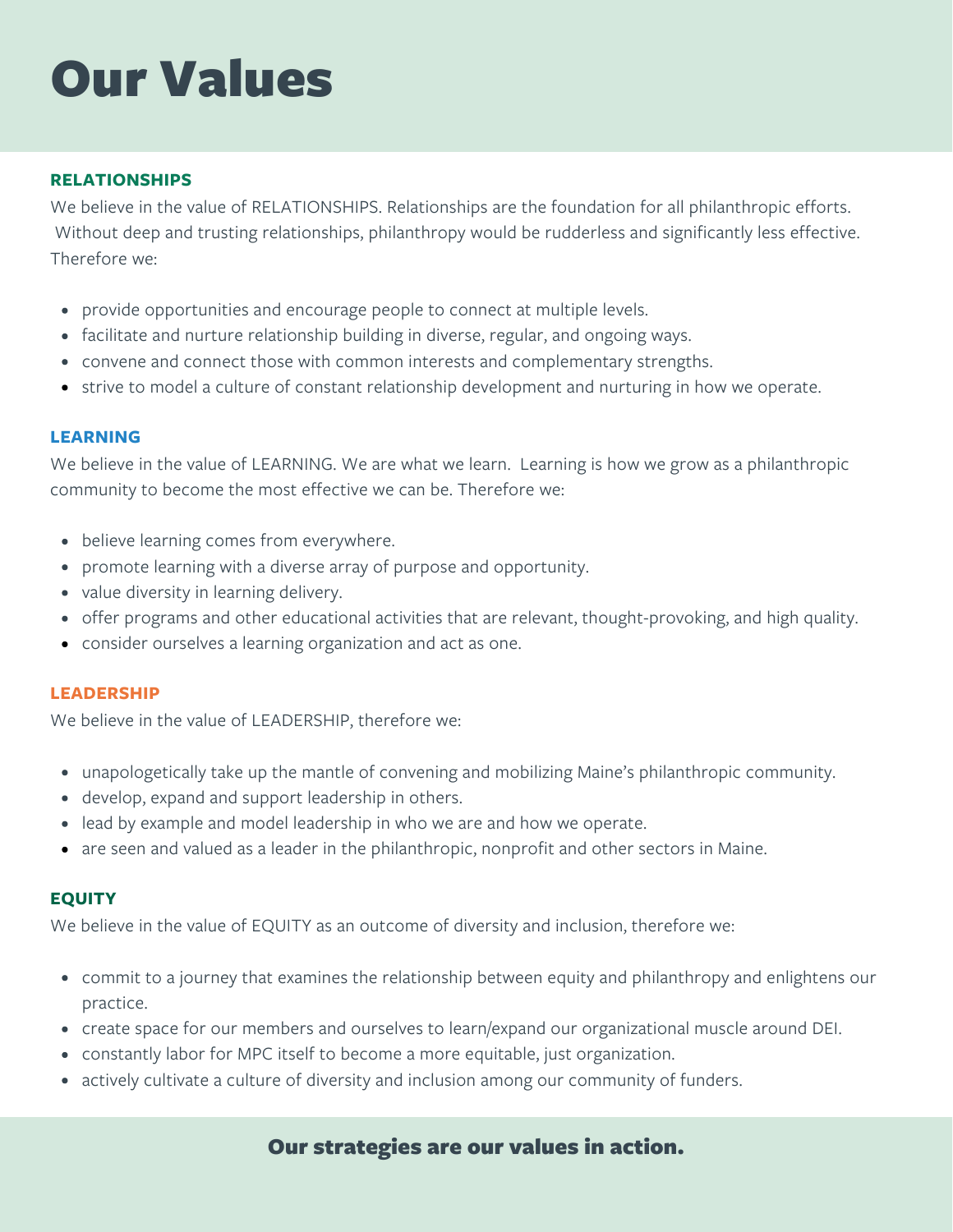# Our Strategies

### **ADVANCE LEARNING BUILD COMMUNITY**

As a learning organization we commit to build the capacity of the sector through ongoing and relevant education. As our values state, we are what we learn. Learning is how we grow as a philanthropic community to become the most effective we can be.

We believe effective change is best achieved with networked organizations that encompass the rich diversity and experiences of Mainers, so we create opportunities for those engaged in social impact work to connect, collaborate, and advance more equitable power structures.



## **MODEL LEADERSHIP**

We are a statewide organization connected to national nonprofit and philanthropic conversations and as such are in a unique position of privilege. We are committed to using this to introduce and elevate important topics and resources to our sector especially those relating to equity, inclusion and justice.

#### **STRENGTHEN ADVOCACY**

Policy and issue advocacy are critical to making Maine a more equitable state. MPC strives to lead our sector to harness its collective power in advocacy, allowing transformational change for the community. Informed policy change solves the problems philanthropy addresses.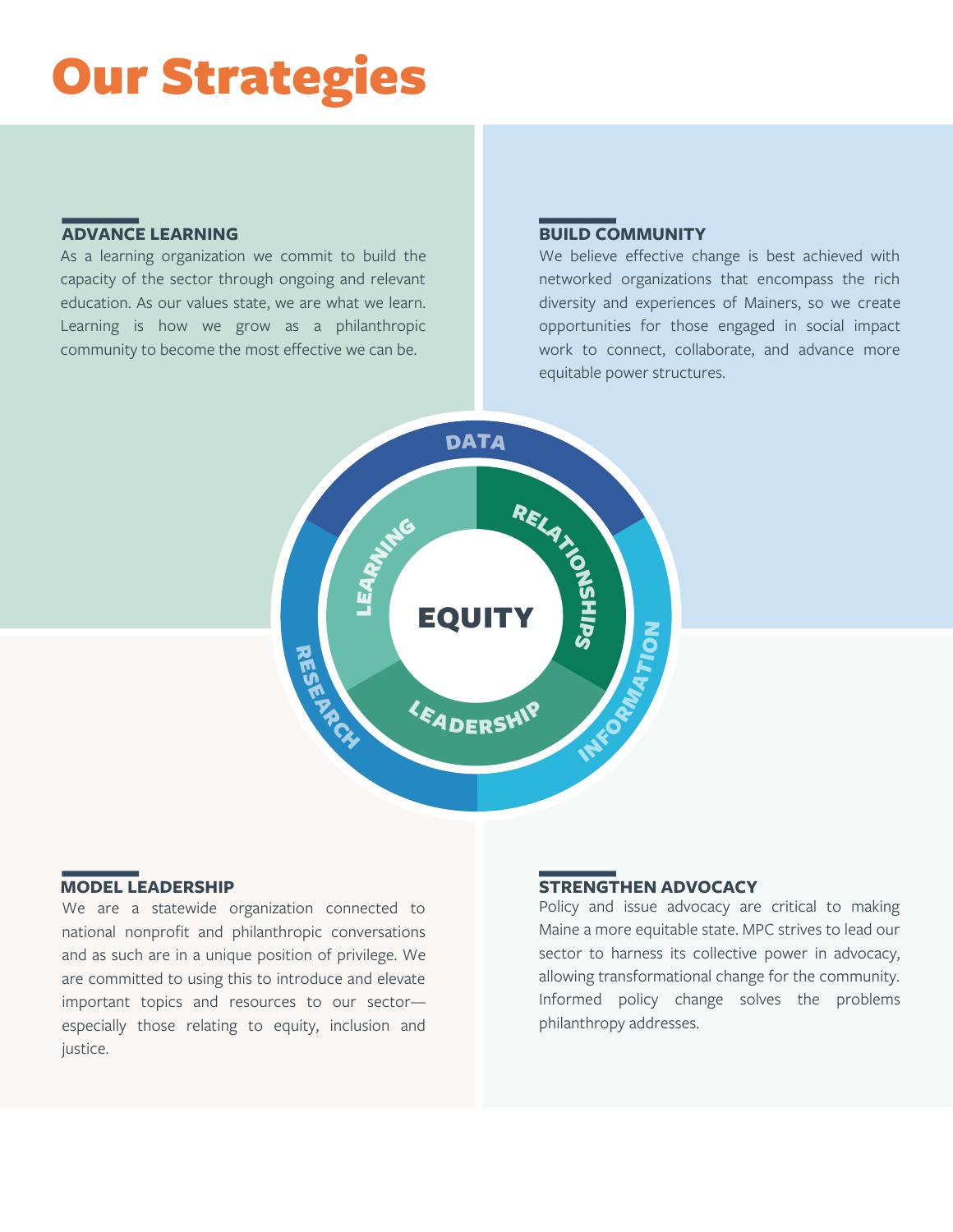We believe effective change is best achieved with networked organizations that encompass the rich diversity and experiences of Mainers, so we create opportunities for those engaged in social impact work to connect, collaborate, and advance more equitable power structures.

#### **Outcomes**

- Our community is more networked & connected.
- More equitable relationships & increased power sharing exist within MPC & our community.
- MPC's membership tools & resources foster community, engage members, & add value to all member levels.

As a learning organization we commit to build the capacity of the sector through ongoing and relevant education. As our values state, we are what we learn. Learning is how we grow as a philanthropic community to become the most effective we can be.

We are a statewide organization connected to national nonprofit and philanthropic conversations and as such are in a unique position of privilege. We are committed to using this to introduce and elevate important topics and resources to our sector—especially those relating to equity, inclusion and justice.

#### BUILD COMMUNITY ADVANCE LEARNING MODEL LEADERSHIP STRENGTHEN ADVOCACY

Policy and issue advocacy are critical to making Maine a more equitable state. MPC strives to lead our sector to harness its collective power in advocacy, allowing transformational change for the community. Informed policy change solves the problems philanthropy addresses.

#### **Outcomes**

- Members learn, apply & adapt best practices for Maine philanthropy.
- Members have ready access to resources & tools to inform & support their grant making & seeking efforts.
- MPC embodies a culture of selfreflection, learning & growth.

#### **Outcomes**

- Our community is aware of, in dialogue about, & can integrate new & pressing concepts impacting the field & Maine.
- Increased awareness, collaboration, & informed decision making based on the data & research MPC produces.
- The community understands the work we do, how we do it, & recognizes MPC as a field leader & vital resource.

#### MPC leads the sector in **Outcomes**

- understanding how philanthropy perpetuates inequity and actively advocates for equitable solutions.
- Members understand why advocacy matters and have skills and knowledge to incorporate it in their work.
- Policy makers know MPC and our members as active thought leaders and experts.

#### We do this through:

- Issue education & advocacy
- Policy positions
- Census support strategy
- Building relationships with state administration, federal and local delegates, and Tribal Chiefs
- Technical assistance

#### We do this through:

- Network groups
- Convenings between funders and across sectors
- Job boards
- Feedback solicitation
- Community-led programming & event sharing
- Concierge services

#### We do this through:

- Grant research tutorials & individual research appointments
- Philanthropy Partners Conference
- Newsletters
- Workshops & webinars
- Website news feed
- Access to FDO
- Directory of Maine Grantmakers
- Maine-focused research (Giving in Maine report)
- Get on the Map

We do this through:

- Transparent processes
- Professional development, networking & learning
- Resource libraries

If we do our work well, our community is more informed, more connected, more equitable, and more resourced --

leading to a vibrant, just, and equitable Maine.